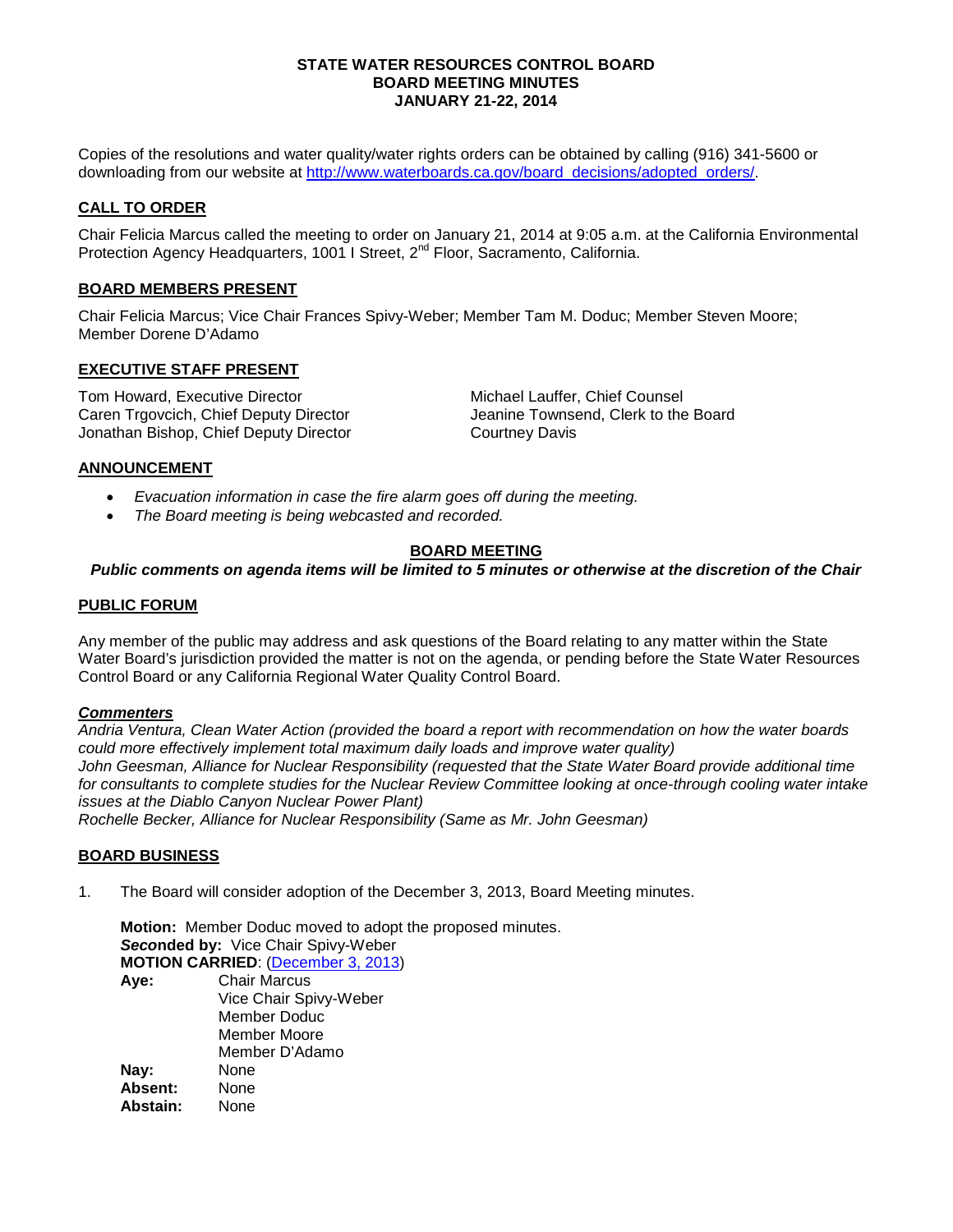## 2. Board Member Report.

## *Vice Chair Spivy-Weber*

- *Attended the Los Angeles Regional Water Board annual planning meeting.*
- *Attended the Colorado River Basin Regional Water Board meeting.*

## *Board Member D'Adamo*

 *Attended two community forums on California Department of Food and Agriculture's Task Force Report on Nitrogen Tracking and Reporting for High Risk Areas.* 

## *Board Member Doduc*

 *The Office of Research Planning and Performance staff has been working on the 2013 Accomplishment and Priorities Report. When it's time to discuss priorities, she suggests taking a look at regional water board priorities, resources, and performance measures to help them accomplish their goals.*

## *Board Member Moore*

- *Attended the Central Coast Regional Water Board Meeting where the subject of Low Impact Development was a main focus.*
- *He and Michael Lauffer spoke at County Counsels' Association of California Land Use Study Section Conference which focused on nitrates in groundwater.*

## *Chair Marcus*

- *Noted that all State Water Board members attended the public hearing on drinking water reorganization. This will be a main focus for the board because of the Governor's proposed transfer of the program from the California Department of Public Health to the State Water Board.*
- *Drought will be another main focus for the board. In the coming months, the board will discuss facilitating transfers, water recycling, and water funding.*

# **UNCONTESTED ITEMS\* (Items 3-5)**

- \*3. Consideration of a proposed Resolution approving an [amendment to the Water Quality Control Plan for the](http://www.waterboards.ca.gov/board_info/agendas/2014/jan/012114_3_with_draft_resolution.pdf)  [San Diego Region to incorporate a Sediment Total Maximum Daily Load for Los Peñasquitos Lagoon, San](http://www.waterboards.ca.gov/board_info/agendas/2014/jan/012114_3_with_draft_resolution.pdf)  [Diego County, California.](http://www.waterboards.ca.gov/board_info/agendas/2014/jan/012114_3_with_draft_resolution.pdf) *[\(Written comments](http://www.waterboards.ca.gov/public_notices/comments/los_penasquitos/) were due on November 26, 2012 by 12 noon.)*
	- [Response to Comments](http://www.waterboards.ca.gov/water_issues/programs/tmdl/docs/sandiego/lospenasquitos_rtc.pdf)

**Motion:** Member D'Adamo moved to adopt the proposed Resolution. *Seco***nded by:** Member Moore **MOTION CARRIED**: [\(Resolution No. 2014-0001\)](http://www.waterboards.ca.gov/board_decisions/adopted_orders/resolutions/2014/rs2014_0001.pdf) **Aye:** Chair Marcus Vice Chair Spivy-Weber Member Doduc Member Moore Member D'Adamo **Nay:** None<br> **Absent:** None Absent: **Abstain:** None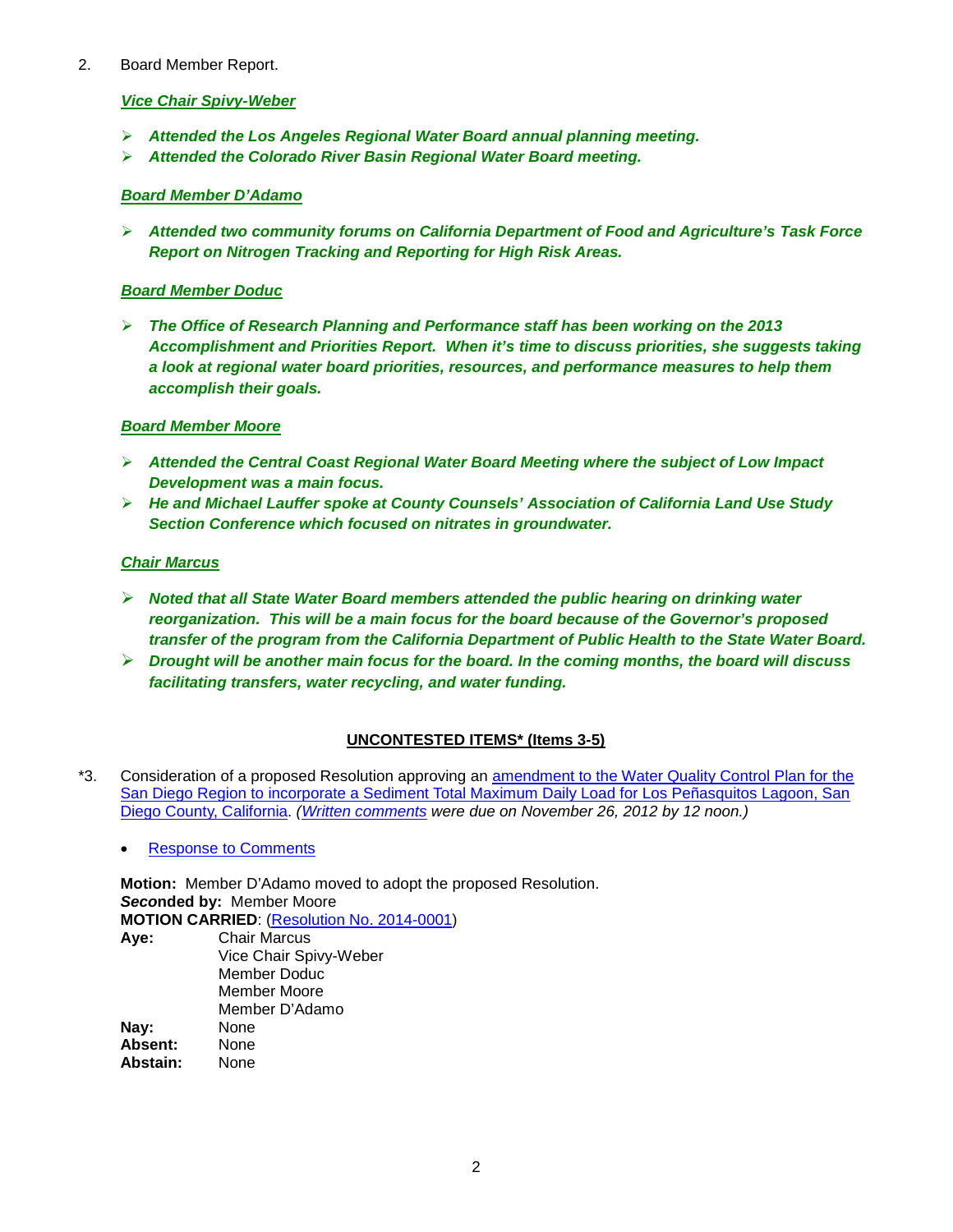\*4. Consideration of a proposed Resolution for authorization to enter into an agreement with the [California](http://www.waterboards.ca.gov/board_info/agendas/2014/jan/012114_4_with_draft_resolution.pdf)  Department of Public Health for [Development of Uniform Water Recycling Criteria for Surface Water](http://www.waterboards.ca.gov/board_info/agendas/2014/jan/012114_4_with_draft_resolution.pdf)  [Augmentation and Investigation of Feasibility of Direct Potable Reuse.](http://www.waterboards.ca.gov/board_info/agendas/2014/jan/012114_4_with_draft_resolution.pdf)

**Motion:** Member D'Adamo moved to adopt the proposed Resolution. *Seco***nded by:** Member Moore **MOTION CARRIED**: [\(Resolution No. 2014-0002\)](http://www.waterboards.ca.gov/board_decisions/adopted_orders/resolutions/2014/rs2014_0002.pdf) **Aye:** Chair Marcus Vice Chair Spivy-Weber Member Doduc Member Moore Member D'Adamo **Nay:** None **Absent:** None Abstain:

- \*5. Consideration of a proposed Resolution approving an amendment to the [Water Quality Control Plan for the](http://www.waterboards.ca.gov/board_info/agendas/2014/jan/012114_5_with_draft_resolution.pdf)  [Central Coastal Basin to revise the onsite wastewater system implementation program.](http://www.waterboards.ca.gov/board_info/agendas/2014/jan/012114_5_with_draft_resolution.pdf) *[\(Written comments](http://www.waterboards.ca.gov/public_notices/comments/rb3/comments010614/index.shtml) were due on January 6, 2014 by 12 noon.)*
	- [Response to Comments](http://www.waterboards.ca.gov/board_info/agendas/2014/jan/012114_5_rtc.pdf)

**Motion:** Member D'Adamo moved to adopt the proposed Resolution. *Seco***nded by:** Member Moore **MOTION CARRIED**: [\(Resolution No. 2014-0003\)](http://www.waterboards.ca.gov/board_decisions/adopted_orders/resolutions/2014/rs2014_0003.pdf) **Aye:** Chair Marcus Vice Chair Spivy-Weber Member Doduc Member Moore

Member D'Adamo Nav: **Absent:** None **Abstain:** None

## **INFORMATIONAL ITEM**

- 6. [Central Valley Salinity Alternatives for Long-Term Sustainability \(CV-Salts\): Annual Progress Report and](http://www.waterboards.ca.gov/board_info/agendas/2014/jan/012114_6.pdf)  [Demonstration of Adequate Progress.](http://www.waterboards.ca.gov/board_info/agendas/2014/jan/012114_6.pdf)
	- [Comment Letters](http://www.waterboards.ca.gov/board_info/agendas/2014/jan/012114_6_commenters.pdf)
	- *Jeanne Chilcott (Central Valley Regional Water Board), Debbie Webster (Central Valley Clean Water Association), David Cory (San Joaquin Valley Drainage Authority) and Patrick Pulupa (Office of Chief Counsel) made the [presentation](http://www.waterboards.ca.gov/board_info/minutes/2014/jan/012114_6_staffpres.pdf) to the Board.*

## *Commenters*

*Omar Carrillo, Community Water Coalition Phoebe Seaton, Leadership Counsel*

## **No Action Taken**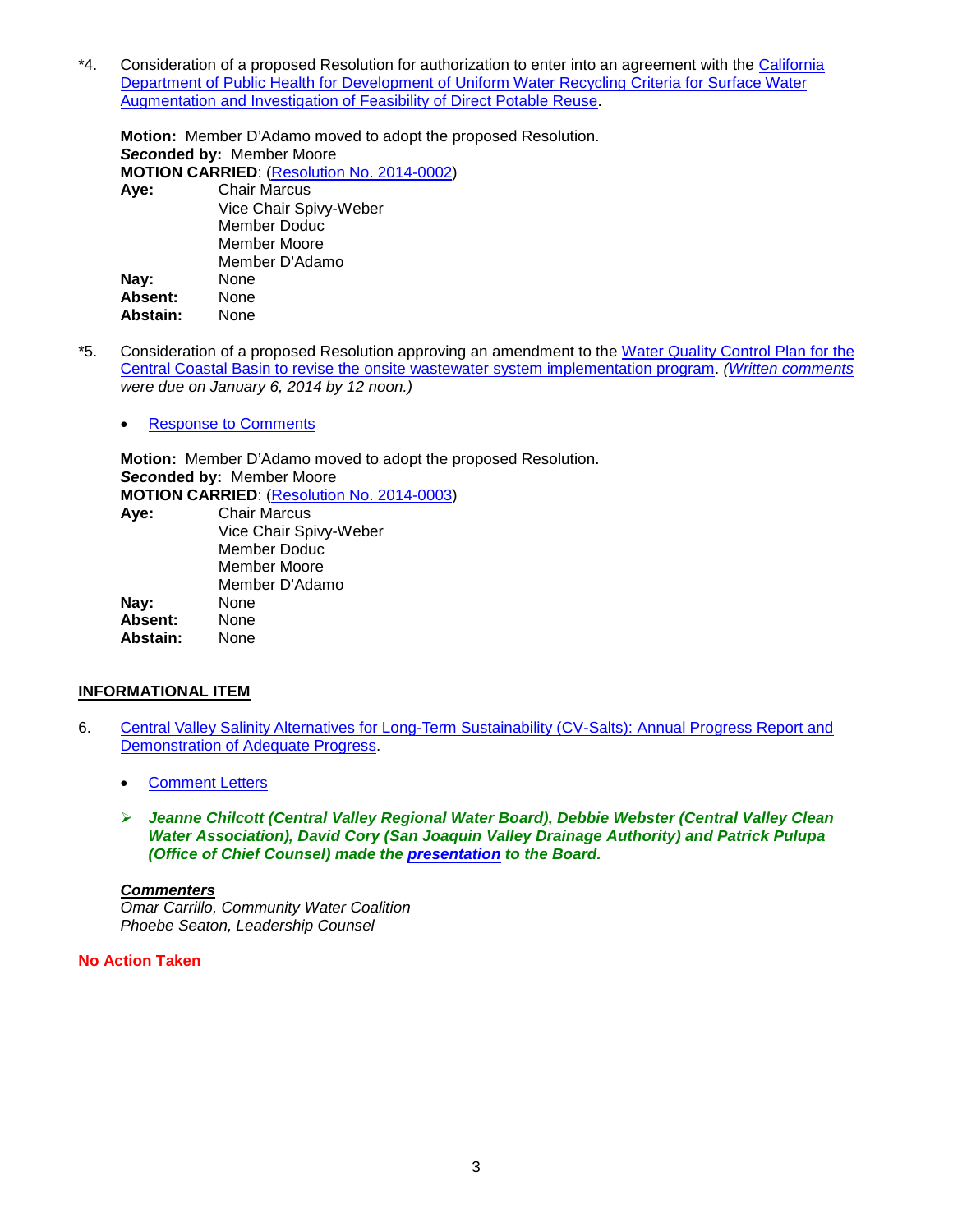## **DIVISION OF FINANCIAL ASSISTANCE**

7. Consideration of a proposed Resolution to Allocate Funding from the [Cleanup and Abatement Account to the](http://www.waterboards.ca.gov/board_info/agendas/2014/jan/012114_7_with_draft_resolution.pdf)  North Coast Regional Water Quality Control [Board for the Eel River Monitoring and Water Quality Awareness](http://www.waterboards.ca.gov/board_info/agendas/2014/jan/012114_7_with_draft_resolution.pdf)  [Pilot Project.](http://www.waterboards.ca.gov/board_info/agendas/2014/jan/012114_7_with_draft_resolution.pdf) *(Staff Presenting: James Maughan & Nathan Jacobsen)*

**Motion:** Member D'Adamo moved to adopt the proposed Resolution with changes proposed by Member Doduc and by Chief Counsel Lauffer.

*Seco***nded by:** Member Doduc

**MOTION CARRIED**: [\(Resolution No. 2014-0004\)](http://www.waterboards.ca.gov/board_decisions/adopted_orders/resolutions/2014/rs2014_0004.pdf)

| Aye:     | <b>Chair Marcus</b>    |  |
|----------|------------------------|--|
|          | Vice Chair Spivy-Weber |  |
|          | Member Doduc           |  |
|          | Member Moore           |  |
|          | Member D'Adamo         |  |
| Nay:     | None                   |  |
| Absent:  | None                   |  |
| Abstain: | None                   |  |
|          |                        |  |

## *Commenters*

*Matt St. John, North Coast Regional Water Board Bruce Hilboch-Barger, Eel River Recovery Project Patrick Higgins, Eel River Recovery Project Deborah Edelman, Mendocino County Resource Conservation District*

## **SANTA ANA REGIONAL WATER BOARD**

8. Consideration of a proposed Resolution to Amend the Water Quality Control Plan for the **Santa Ana River** [Basin to Revise Recreational Standards for Inland Fresh Surface Waters in the Santa Ana Region.](http://www.waterboards.ca.gov/board_info/agendas/2014/jan/012114_8_with_draft_resolution.pdf) *[\(Written](http://www.waterboards.ca.gov/public_notices/comments/rb8/cmmnt100112.shtml)  [comments](http://www.waterboards.ca.gov/public_notices/comments/rb8/cmmnt100112.shtml) were due on October 1, 2012 by 12 noon.) (Staff Presenting: Joanne Schneider, David Woelfel & David Rice) [\(Staff Presentation\)](http://www.waterboards.ca.gov/board_info/minutes/2014/jan/012114_8_staffpres.pdf)*

**Motion:** Member Doduc moved to adopt the proposed Resolution. *Seco***nded by:** Member D'Adamo **MOTION CARRIED:** (**Resolution No. 2014-0005**)<br>**Ave:** Chair Marcus **Aye:** Chair Marcus

|          | Vice Chair Spivy-Weber |
|----------|------------------------|
|          | Member Doduc           |
|          | Member Moore           |
|          | Member D'Adamo         |
| Nay:     | None                   |
| Absent:  | None                   |
| Abstain: | None                   |
|          |                        |

## *Commenters*

*Marc Rodabaugh, San Bernardino County Flood Control District Jason Uhley, Riverside County Flood Control and Water Conservation District [\(Presentation\)](http://www.waterboards.ca.gov/board_info/minutes/2014/jan/012114_8_uhleypres.pdf) Larry McKenney, Standards Task Force Suesan Saucerman, U.S. EPA*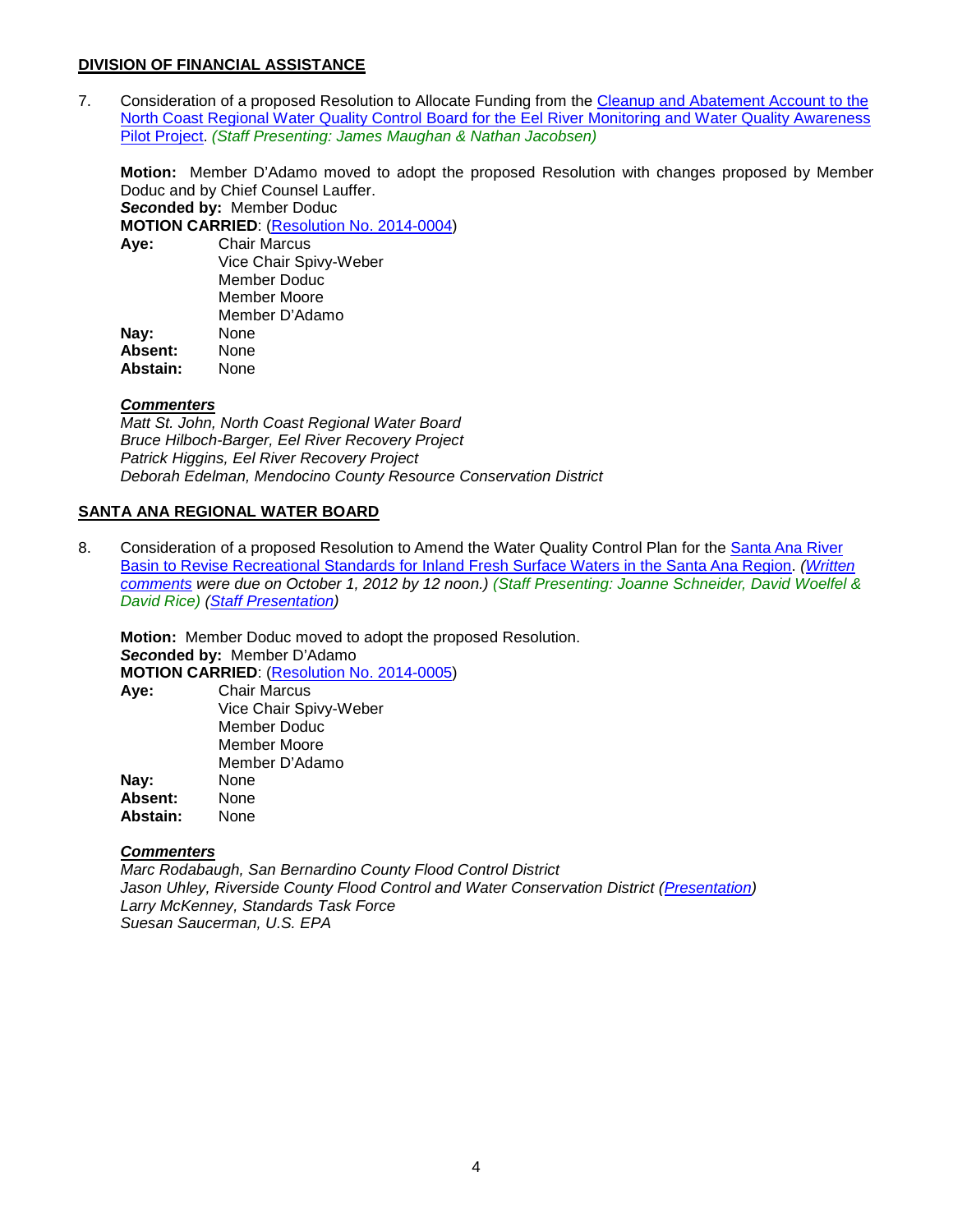## **BOARD WORKSHOP**

9. The State Water Board will hold a Public Workshop to receive oral comments regarding a proposed order addressing the petitions of [\(a\) California Department of Transportation; and, \(b\) MCM Construction, Inc.](http://www.waterboards.ca.gov/board_info/agendas/2014/jan/012114_9.pdf)  [\(Administrative Civil Liability Order No. R1-2012-0034 In the Matter of California Department of](http://www.waterboards.ca.gov/board_info/agendas/2014/jan/012114_9.pdf)  [Transportation, Confusion Hill Bypass Project\), North Coast Regional Water Quality Control Board.](http://www.waterboards.ca.gov/board_info/agendas/2014/jan/012114_9.pdf) (SWRCB/OCC FILES A-2208 (a) and (b).) *(Staff Presenting: Phil Wyels)*

## *Commenters*

*Matt St. John, North Coast Regional Water Board John Cooper, Associated General Contractors Ardine Zazzeron, Caltrans Sean Hungerford, MCM Construction [\(Presentation\)](http://www.waterboards.ca.gov/board_info/minutes/2014/jan/012114_9_hungerfordpres.pdf)*

## **No Action Taken**

## **INFORMATIONAL ITEMS**

- 10. [Statewide Sanitary Sewer Overflow Reduction Program Annual Compliance Report for Fiscal Year 2012-](http://www.waterboards.ca.gov/board_info/agendas/2014/jan/012114_10.pdf) [2013.](http://www.waterboards.ca.gov/board_info/agendas/2014/jan/012114_10.pdf)
	- *Diana Messina, Victor Lopez, Phil Isorena & Russell Norman all with the Division of Water Quality made the [presentation](http://www.waterboards.ca.gov/board_info/minutes/2014/jan/012114_10_staffpres.pdf) to the Board.*

## *No Action Taken*

- 11. The California Microbial Source Identification [Manual: A Tiered Approach To Identifying Fecal Pollution](http://www.waterboards.ca.gov/board_info/agendas/2014/jan/012114_11.pdf)  [Sources To Beaches.](http://www.waterboards.ca.gov/board_info/agendas/2014/jan/012114_11.pdf)
	- *Pat Leary (Division of Financial Assistance) and Steve Weisberg (Southern California Coastal Water Research Project) made the [presentation](http://www.waterboards.ca.gov/board_info/minutes/2014/jan/012114_11_weisbergpres.pdf) to the Board.*

## **No Action Taken**

- 12. Informational Update by the [Office of Delta Watermaster on water activities within the Delta.](http://www.waterboards.ca.gov/board_info/agendas/2014/jan/012114_12.pdf)
	- *Craig Wilson (Delta Watermaster) made the [presentation](http://www.waterboards.ca.gov/board_info/minutes/2014/jan/012114_12_staffpres.pdf) to the Board.*

## **No Action Taken**

- 13. [Report on Sanitary Sewer Overflow Requirements to address Cost of Compliance -](http://www.waterboards.ca.gov/board_info/agendas/2014/jan/012114_13.pdf) Resolution 2013-0029.
	- *Diana Messina and Russell Norman (Division of Water Quality) and Jeremy Haas and Julie Chan (San Diego Regional Water Board) made the [presentation](http://www.waterboards.ca.gov/board_info/minutes/2014/jan/012114_13_staffpres.pdf) to the Board.*

## **No Action Taken**

14. [Executive Director's Report.](http://www.waterboards.ca.gov/board_info/exec_dir_rpts/2014/edrpt012114.pdf)

## **No Action Taken**

**The Board recessed at 4:05 p.m.**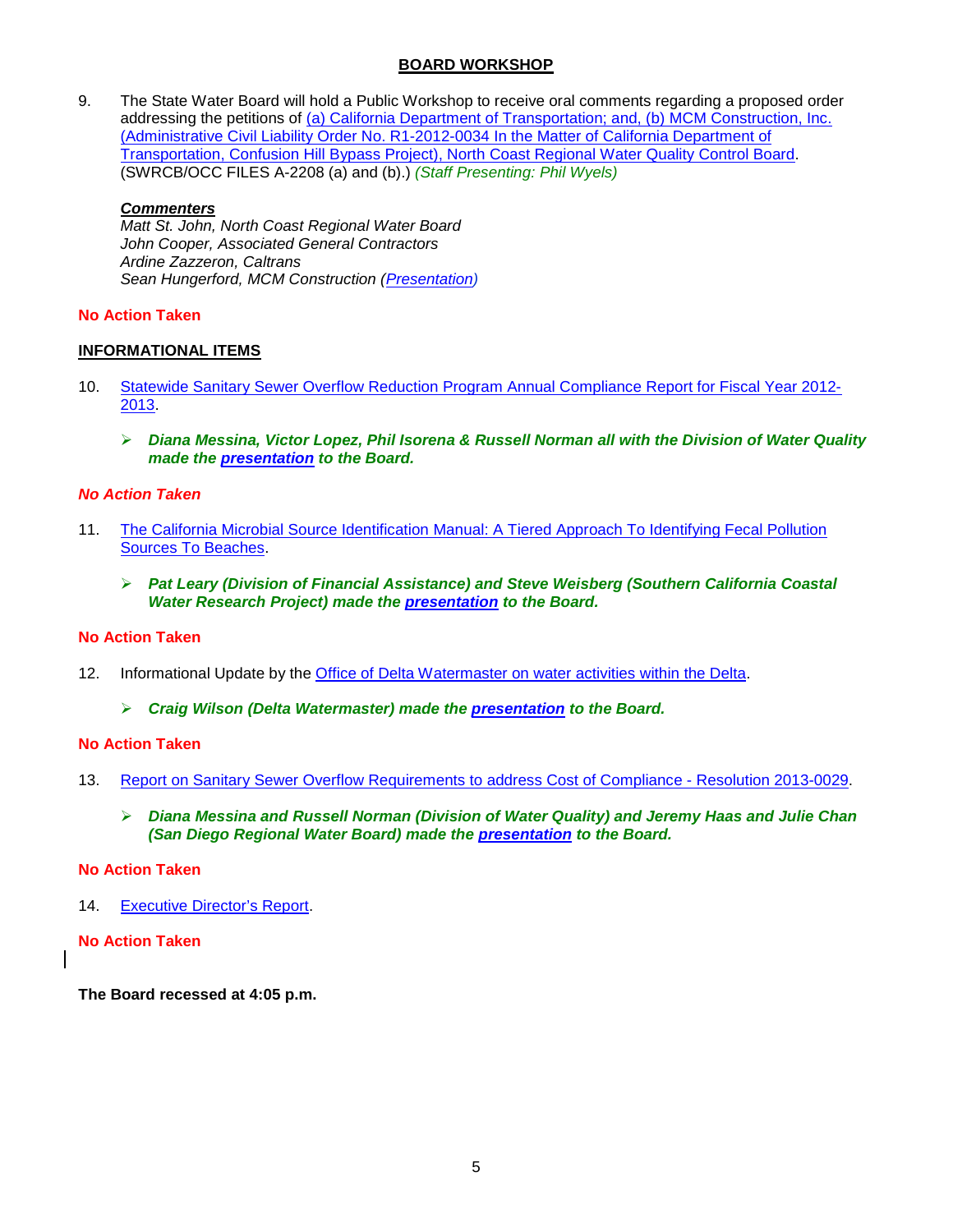## **Wednesday, January 22, 2014**

### **BOARD WORKSHOP**

15. The State Water Board will hold a Public Workshop to consider input on the State Water Board's Discussion [Draft Groundwater Workplan Concept Paper.](http://www.waterboards.ca.gov/board_info/agendas/2014/jan/012214_15.pdf) *[\(Written comments](http://www.waterboards.ca.gov/water_issues/programs/groundwater/workplan_comments.shtml) were due on December 18, 2013.) (Staff Presenting: Eric Oppenheimer)*

#### **No Action Taken**

### **Background Panel Presentation**

Paula Landis, Department of Water Resources (monitoring and management) [\(Presentation\)](http://www.waterboards.ca.gov/water_issues/programs/groundwater/docs/wrkpln/workshp012214/012214_15_landis_background.pdf) Jay Famiglietti, UC Irvine and Santa Ana Regional Water Board (groundwater quantity) [\(Presentation\)](http://www.waterboards.ca.gov/water_issues/programs/groundwater/docs/wrkpln/workshp012214/012214_15_famiglietti.pdf) Dan Wendell, The Nature Conservancy (groundwater/surface water interaction) [\(Presentation\)](http://www.waterboards.ca.gov/water_issues/programs/groundwater/docs/wrkpln/workshp012214/012214_15_wendell.pdf) Miranda Fram, US Geological Survey (groundwater quality) [\(Presentation\)](http://www.waterboards.ca.gov/water_issues/programs/groundwater/docs/wrkpln/workshp012214/012214_15_fram.pdf)

### **State Agency Panel**

Bruce Burton, Department of Public Health Paula Landis, Department of Water Resources [\(Presentation\)](http://www.waterboards.ca.gov/water_issues/programs/groundwater/docs/wrkpln/workshp012214/012214_15_landis_state_agency.pdf)

## **Stakeholder Comment Panels**

Water Agencies Greg Zlotnick, San Luis & Delta-Mendota Water Authority Kirby Brill, Mojave Water Agency Thad Bettner, Glenn-Colusa Irrigation District Dave Orth, Kings River Conservation District

#### Environment

Sean Bothwell, California Coastkeeper Alliance [\(Presentation\)](http://www.waterboards.ca.gov/water_issues/programs/groundwater/docs/wrkpln/workshp012214/012214_15_bothwell.pdf) Konrad Fisher, Klamath Riverkeeper Caryn Mandelbaum**,** Environment Now Steve Shimek, Monterey Coastkeeper and The Otter Project

#### **Agriculture**

Tim O'Halloran, Yolo County Flood Control and Water Conservation District [\(Presentation\)](http://www.waterboards.ca.gov/water_issues/programs/groundwater/docs/wrkpln/workshp012214/012214_15_ohalloran.pdf) Hicham Eltal (Merced) [\(Presentation\)](http://www.waterboards.ca.gov/water_issues/programs/groundwater/docs/wrkpln/workshp012214/012214_15_smart.pdf) and Herb Smart (Turlock) (Presentation), San Joaquin Tributaries Paul Gosselin, Butte County & Regional Council of Rural Counties [\(Presentation\)](http://www.waterboards.ca.gov/water_issues/programs/groundwater/docs/wrkpln/workshp012214/012214_15_gosselin.pdf) Russ Freeman, Westlands Water District Danny Merkley, California Farm Bureau Federation

Environmental Justice Jennifer Clary, Clean Water Action

## *Commenters*

*Karim Drissi, California Association of Realtors Grant Wilson, Earth Law Center Vance Kennedy, General Public James Rosauer, Department of Fish & Wildlife Katherine Rubin, Los Angeles Department of Water & Power Greg Reed, Los Angeles Department of Water & Power Gary Soiseth, Modesto Irrigation District Bill Thomas, Tulare Lake Basin Water Quality & South San Joaquin Coalition Steve Radford, Siskiyou County*

### **ADJOURNMENT**

The Board adjourned at 4:35 p.m.